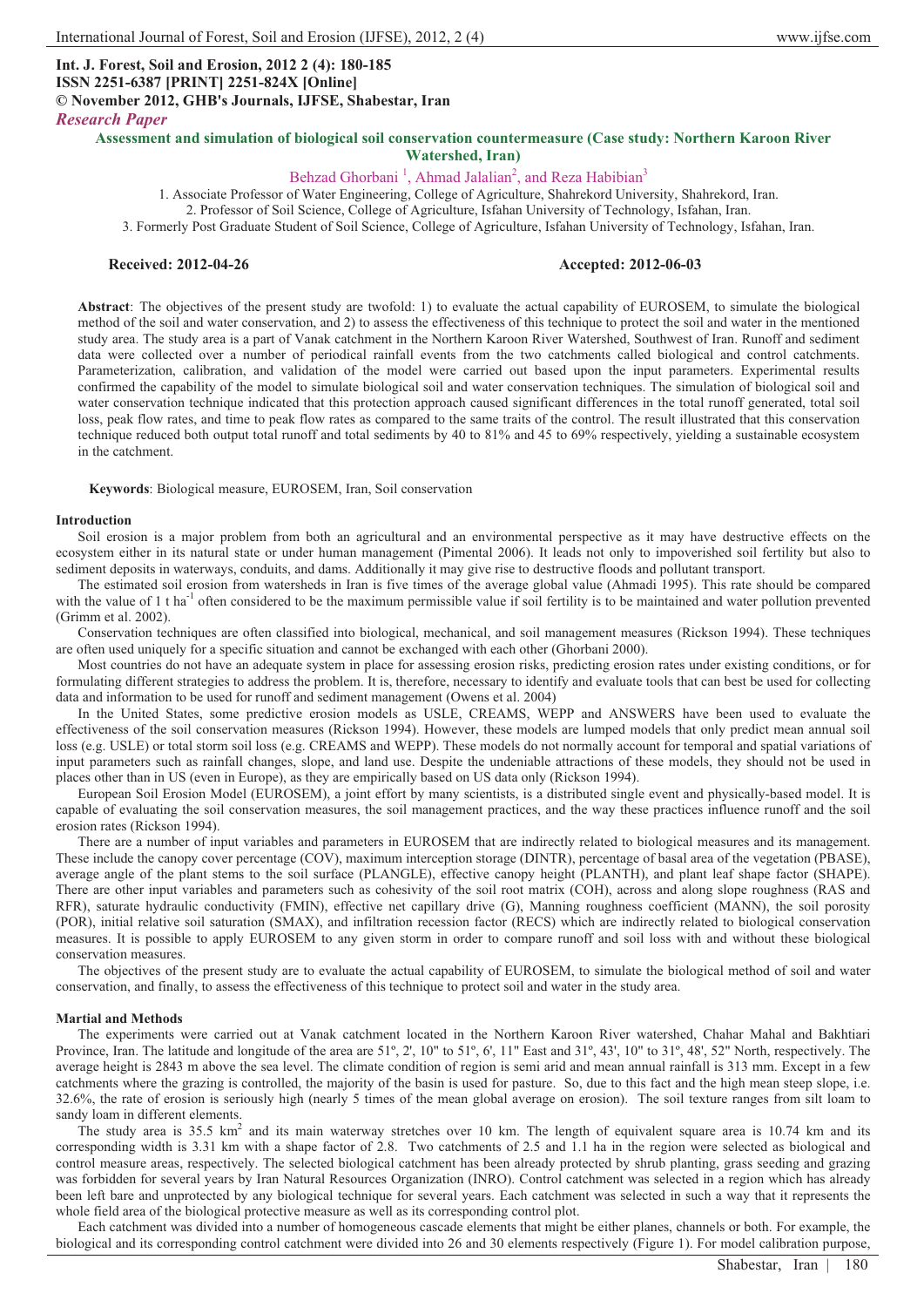observed field runoff and sediment data were collected every five minutes using a weir installed in the outlet. Two rainfall events in the year 2002 were used for this purpose (Habibian 2002).

Some of the input parameters of the model such as geometry, vegetation cover, and the soil characteristics of elements were directly measured in the field. Each measurement was replicated at three locations, upper, middle and lower end of each element. For example, the soil particle size distribution pattern and the soil textures were determined using both the pipette and sieve analysis methods. Particle density of soil and sediment were determined using the psychrometer method (Gee and Bauder, 1986). The saturated hydraulic conductivity values of undisturbed soil samples were measured using falling head permeameter in the lab. The soil water content was assumed to be at saturated condition to achieve a critical condition. The percentage of rock fragments was also determined in the laboratory using sieve analysis method. The soil erodibility factor, the soil cohesion and capillary drive parameters were taken from the table reported in the guide manual by Morgan et al. (1993) and then corrected through model calibration.



**Figure 1.** Schematic representation of biological measure (A) and control (B) catchments and elements flow chart.

EUROSEM was used to simulate and analyze the data. The simulated and observed hydrographs and sedigraphs and their corresponding parameters such as total runoff generated, total soil loss, peak flow rates, peak sediments rates and time to peak flow rates were compared to the same traits of the control. Parameterization, calibration and validation of the model were also carried out using the collected data in the field.

Model calibration was carried out using half of the data available. For this purpose the variability of input parameters including hydraulic conductivity and capillary drive were performed with keeping other parameters set to be constant for hydrograph calibration. This was followed by basal area percentage, detachability and cohesivity for the soil erosion parameters

The input files (rainfall and catchment) were analyzed in an attempt to determine how physical characteristics (including soil, vegetation cover and geometric parameters) of biological conservation practice could be incorporated into the model. Then the indirect effects of these conservation measures had to be accounted for in the input files. The model outputs in terms of predicted runoff and sediment with and without conservation practices were compared and analyzed.

Data from 25 years of rainfall events recorded at a synoptic and climate station in the region were used for the model simulation. Events with any duration longer than the catchment concentration time, 20.4 min, were selected for the purposes of this study. Calibration of the model was accomplished using the year 2002 data.

**Table 1.** The values of input parameters of biological measure and corresponding control catchment used in the EUROSEM

| Parameters                         | Symbols                    | Biological measure | Control        |
|------------------------------------|----------------------------|--------------------|----------------|
| Number of elements                 | <b>NELE</b>                | 25                 | 30             |
| length                             | $XL$ (m)                   | 6.65-142.5         | 10.7-55.2      |
| width                              | W(m)                       | $0-73.5$           | $0-41.9$       |
| Longitudinal slope                 | SIR(%)                     | $9.3 - 84$         | $3.1 - 88.7$   |
| Surface roughness along the slope  | RFR (%)                    | $0.01 - 6.7$       | $0.001 - 1.90$ |
| Surface roughness across the slope | RAS $(\% )$                | $0-4.9$            | $0 - 3.70$     |
| Maximum soil moisture content      | <b>THMAX</b>               | $0.41 - 0.60$      | $0.23 - 0.52$  |
| (by volume)                        |                            |                    |                |
| Capillary drive                    | $G$ (mm)                   | 480-812            | 480-812        |
| Porosity                           | PRO $(\% )$                | $43 - 63$          | 24-54          |
| Hydraulic conductivity             | $FMIN$ (mm $h^{-1}$ )      | $0.22 - 2.46$      | $0.02 - 2.47$  |
| Mean particle size                 | $D_{50}(\mu)$              | $1-4.2$            | $3.8 - 5$      |
| Cohesivity                         | COH (kPas)                 | $3 - 15$           | $3 - 6.3$      |
| Plant coverage                     | <b>COVER</b>               | $0 - 0.71$         | $0 - 0.08$     |
| Plant height                       | PlANTH (cm)                | $0-28.6$           | $0 - 25$       |
| Plant basal area                   | PLANTBASE(m <sup>2</sup> ) | $0 - 0.44$         | $0 - 0.30$     |

Certainty analysis was performed for further evaluation of model outputs. For statistical analysis, regression coefficient, mean square error, and T-test were used to analyze and compare simulated and observed output parameters of hydrographs and sedigraphs with those of the controls.

## **Results**

### **Input data**

For evaluation of the soil and water conservation techniques, it is essential to first parameterize, calibrate and validate input parameters. Parameterization means to collect, measure, calculate and revise input data. Table 1 shows the range of some of main input parameters of the biological measure and the corresponding control catchment used in the EUROSEM. Obviously, the magnitude of the different parameters varies from element to element, but to make it brief, only the main input parametric data are presented as the ranges of values in this table. For instance, the ranges of vegetation cover (COVER) for biological and its corresponding control catchments are 0-71% and 0-8%, respectively. The most dominant vegetation cover in the region was goat's-thorns which are needle leaf shrubs rarely ever more than 20 cm tall. Needle leaf plants are condensed and more effective in erosion control than tall wide leaf trees. As reported by Chapman in his study on the American needle leaf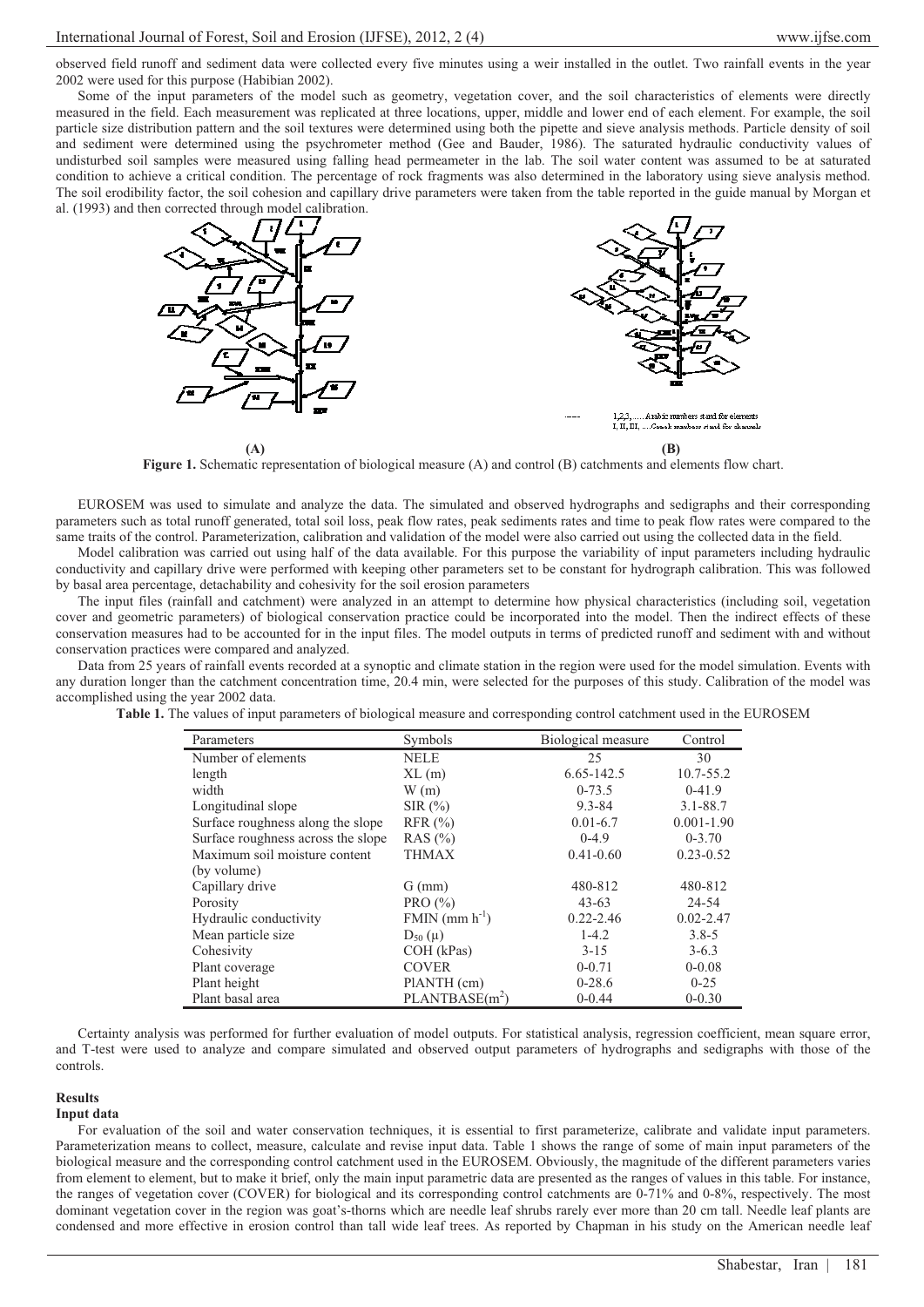forests and by Masley on the Netherland rush forests, although tall plants reduce rain volume reaching the soil surface, the kinetic energy of raindrops occasionally increases and more erosion takes place [citation from Ghorbani 2000].

Erosion has a logarithmic relationship with longitudinal slope. Assuming the same slopes and conditions for two different longitudinal slopes, there will be more erosion on the longer slopes due to the greater quantity of rainfall received and the more opportunities existing for the soil particles to reach incipient motion. As shown in Table 1, the length of slopes (XL) in biological plots varies from 6.65 to 142.5 m, while the length of elements in the biological control plot varies from 10.7 to 55.2 m. So, the amount of erosion eroded from different elements is not the same.

With respect to resistance, the soil particle size  $(D_{50})$  plays an important role on erosion. Particles in the range of 2 to 200  $\mu$  are the most susceptible sizes to erosion. The very large and very small-sized particles that are out of this range are resistance against erosion, due to their size and cohesivity (COH). The mean soil particle size in biological catchment and the relevant control fall within the limit of 1 to 5  $\mu$ . That is, the soil textures of these two catchments are highly susceptible to erosion.

As indicated in the Table 1, the values for the soil porosity (PRO) in biological catchment and its corresponding control vary from 24 to 63. High porosity soils exhibit high hydraulic conductivity values, high moisture holding capacities (THMAX) and consequently lower runoff and erosion. The existence of higher organic matter and humus in biological catchment, as compared to control, improves the soil physical properties such as the soil porosity and, thus, increases the soil infiltration and effective capillary drive (G). The values of (G) in biological catchment and its corresponding control fall within the limits of 480 to 812 mm. Obviously, this means that infiltration rate in biological catchment and its relevant control is generally high.

#### **Model calibration and validation**

-In this study, the data from four experimental plots located in catchments were used for field model calibration purposes and the results were fitted to the whole study area. For calibration purposes, the rainfall event of March 27<sup>th</sup> 2002 was used. For the calibration of simulated hydrograph against the observed hydrograph, capillary drive (G) and hydraulic conductivity (FMIN) of each element were changed. This is due to high sensitivity of runoff hydrographs to the changes of these two parameters. The best agreement between observed and simulated data obtained when G values reduced to 42 mm and FMIN values increased to 35 mm/h, respectively. Satisfactory sedigraph calibration was accomplished by increasing the soil cohesivity (COH), Manning's roughness for both inter-rill (INRILMN) and rill area (RILMN). Table 2 shows the calibration results for the hydrograph and sedigraph of event March  $27<sup>th</sup>$ , 2002. As given in this table, except for peak sediment rates in plots 3 and 4 located in biological catchment, the model has successfully predicted total runoff and sediment rates, peak runoff and sediment rates in each plot.

**Table 2.** The results of calibration of experimental plots for March  $27<sup>th</sup>$ , 2002 rainfall event

| Parameters |           |      |                                                          |      |     |    | Total runoff $(m^3 ha^{-1})$ Total sediments $(t ha^{-1})$ Peak runoff $(l min^{-1})$ Peak sediments $(g min^{-1})$ |          |
|------------|-----------|------|----------------------------------------------------------|------|-----|----|---------------------------------------------------------------------------------------------------------------------|----------|
| Plots      | Simulated |      | Observed Simulated Observed Simulated Observed Simulated |      |     |    |                                                                                                                     | Observed |
|            | 18.7      | 18.6 | 0.14                                                     | 0.15 | 1.5 |    |                                                                                                                     | 8.6      |
|            | 44        | 42.8 | 0.16                                                     | 0.14 | 4   | 35 | 64                                                                                                                  | 4.8      |

The calibrated March  $27<sup>th</sup>$ , 2002 event was validated by the May  $4<sup>th</sup>$ , 2002 event. The validation results of experimental plots are presented in the Table 3. The validation of the model using observed runoff and sediment data confirms the accuracy of the input physical parameters. As shown in this table, the model simulates all runoff hydrograph and sedigraph parameters, except for the time to start runoff. The calibrated and validated output results can, therefore, be generalized to other plots in the study area.

For further evaluation of the model, three input parameters that were not already used in calibration and validation processes were selected for this purpose. This involves minimum and maximum values of initial soil water content, i.e. THI, the soil surface roughness along the slope, i.e. RFR and the percentage of plant cover, i.e. COVER for biological techniques (refer to Table 4). Minimum and maximum values of the selected inputs were chosen whatever observed in the field. The values of predicted total runoff  $(T_r)$ , peak flow rate  $(P_r)$ , total sediment  $(T_s)$  and peak sediment rate  $(P_s)$  values for a recorded rainfall intensities, i.e. 10 to 20.2 mm h<sup>-1</sup> were used. The results of evaluation are indicated in Table 4 for biological countermeasures and its control. As shown in this table, further evaluation of the model is confirmed by the predicted output total runoff, peak flow rate, total and peak sediments values that are in the ranges of (0.12-3.40) and (0.7-13.10) respectively for THI (0.38-.57), RFR (0.01-6.7) and COVER (0-0.71) input parameters values used in biological catchment. However, there is an exception for peak sediment value for RFR which is nearly out of the range of values simulated for 16 recorded events in the region. The output results for the control catchment are more or less alike that of biological catchment with few exception for minimum and maximum output values as shown by symbol (\*) in the Table 4.

| Table 3. The results of validation of experimental plots for the May 4 <sup>th</sup> , 2002 rainfall event |  |
|------------------------------------------------------------------------------------------------------------|--|
|------------------------------------------------------------------------------------------------------------|--|

| Parameters | Total runoff $(m^3 \text{ ha}^{-1})$ |          | Total sediments (t ha <sup>-1</sup> ) |          | Peak runoff $(L \text{ min}^{-1})$ |          | Peak sediments (gr min <sup>-1)</sup> |          |
|------------|--------------------------------------|----------|---------------------------------------|----------|------------------------------------|----------|---------------------------------------|----------|
| Plots      | Simulated                            | Observed | Simulated                             | Observed | Simulated                          | Observed | Simulated                             | Observed |
|            | 25.2                                 | 24.1     | 0.078                                 | 0.076    | 2.1                                | 2.5      | 6.4                                   |          |
|            | 131.5                                |          | 0.26                                  | 0.23     |                                    | 8.4      |                                       |          |

#### **Rainfall data**

Out of the rainfall events annually recorded over 20 years; sixteen events with varying characteristics were selected for evaluation purposes. The 16 events were classified into four duration categories: 20, 30, 40, and 60 minute periods having rainfall depth 5-14.7 mm, temperature 10- 18 C° and running time, 18-58 min. The pairs of time accumulated rainfall depth for all events were determined. The March 27<sup>th</sup> and May 4<sup>th</sup> 2002 rainfalls events were used for calibration and validation purposes. The durations and amounts of these events are 45 and 60 minutes and 6.9 and 10.1 mm respectively.

#### **Uncertainty analysis**

Model calibration and validation reveal uncertainties surrounding model outputs. In other words, the simulation results cannot be recorded as absolute values. The reason for this uncertainty is the effectiveness of spatial and temporal variety and the measurement errors of input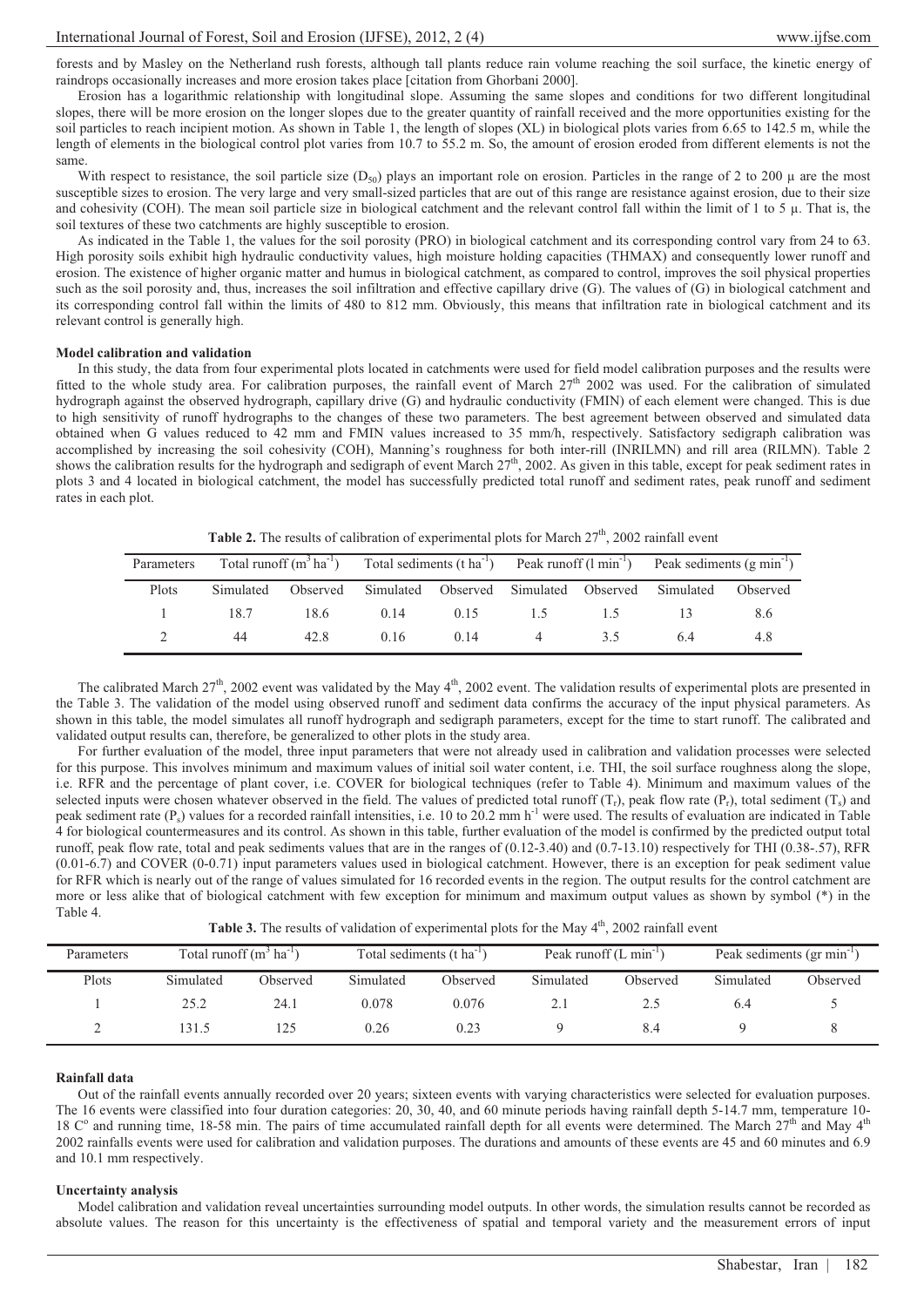parameters. Therefore, it will be better if model outputs data are shown in ranges including minimum, maximum and mean values in the form of simple relative distribution of probability values (Quinton 1997; Folly et al. 1999).

Frequency histograms of main output parameters for biological countermeasure is shown in the Figure 2 at the level of 95 percent probability distribution. According to this figure, 65% of total runoff, 72% of peak runoff, 60% total sediment and 60% of peak sediment rate are in the range 0-1 mm, 2-10 mm hr<sup>-1</sup>, 100-700 kg ha<sup>-1</sup> and 30-50 kg min<sup>-1</sup>, respectively.

| Table 4. Comparison of observed output results for a variety of THI, RFR and COVER input parameters and rainfall intensities of 10.0 to 20.2 |
|----------------------------------------------------------------------------------------------------------------------------------------------|
| $\mu$ mm h <sup>-1</sup> with the simulated results of 16 events for biological countermeasure                                               |

| A-Biological catchment:       |                                             |                                              |                              |                                  |  |  |  |  |  |  |
|-------------------------------|---------------------------------------------|----------------------------------------------|------------------------------|----------------------------------|--|--|--|--|--|--|
| Predicted                     | $Q_{r}(mm)$                                 | $Q_p$ (mm $h^{-1}$ )                         | $Q_s$ (kg ha <sup>-1</sup> ) | $Q_{sp}$ (kg min <sup>-1</sup> ) |  |  |  |  |  |  |
| For 16<br>events              | $0.12 - 3.40$                               | $0.7 - 13.10$                                | 166-1775                     | 14.9-66.70                       |  |  |  |  |  |  |
|                               | Input parameter, THI = $0.38$ -.57 (0.486)  |                                              |                              |                                  |  |  |  |  |  |  |
| For THI                       | $0.14 - 3.40$                               | $1.1 - 13.10$                                | 171-1612                     | 16.6-64.3                        |  |  |  |  |  |  |
|                               | Input parameter, $RFR = 0.01 - 6.7$ (1.98)  |                                              |                              |                                  |  |  |  |  |  |  |
| For RFR                       | $0.15 - 3.30$                               | 1.30-12.90                                   | 52.90-1705                   | $14.8 - 119.0$                   |  |  |  |  |  |  |
|                               | Input parameter, $COVER = 0-0.71$ (0.22)    |                                              |                              |                                  |  |  |  |  |  |  |
| For Cover                     | $0.16 - 3.0$                                | 1.60-9.50                                    | 190-1759                     | $18.0 - 66.0$                    |  |  |  |  |  |  |
| <b>B</b> - Control catchment: |                                             |                                              |                              |                                  |  |  |  |  |  |  |
| Predicted                     | $Q_r$ (mm)                                  | $Q_p$ (mm $h^{-1}$ )                         | $Q_s$ (kg ha <sup>-1</sup> ) | $Q_{sp}$ (kg min <sup>-1</sup> ) |  |  |  |  |  |  |
| For 16<br>events              | $0.62 - 5.70$                               | 2.4-15.50                                    | 166-4001                     | 31.9-227                         |  |  |  |  |  |  |
|                               |                                             | Input parameter, THI = $0.20 - 0.49$ (0.345) |                              |                                  |  |  |  |  |  |  |
| For THI                       | $0.8 - 4.6$                                 | $2.5 - 13.8$                                 | $163 - 4168*$                | 34-234                           |  |  |  |  |  |  |
|                               | Input parameter, $RFR = 0.001 - 1.87(0.94)$ |                                              |                              |                                  |  |  |  |  |  |  |
| For RFR                       | $0.76 - 2.80$                               | $*1.6-12.8$                                  | 185-1954                     | $*26.1 - 68.1$                   |  |  |  |  |  |  |
|                               |                                             | Input parameter, $COVER = 0-0.08$ (0.04)     |                              |                                  |  |  |  |  |  |  |
| For Cover                     | $*0.16-1.40$                                | $2.5 - 9.8$                                  | 169-1790                     | $50.0 - 267*$                    |  |  |  |  |  |  |

Notes:  $Q_r$  = total runoff,  $Q_p$  = peak flow rate,  $Q_s$  = total sediments,  $Q_{sp}$  = peak sediment rates, () = value in the bracket refer to mean, \* = values out of the ranges predicted by 16 events

In general, as indicated by the results from this study, the biological measures caused runoff to be reduced by 40% to 80% and the soil loss by 50% to 65% compared to those of the control. This significant difference is not limited to runoff and sediment, but it also includes other parameters such as time to start runoff, peak flow rate and time to reach the peak flow. A comparison of peak flow rates of both biological and corresponding catchment revealed that the biological measure reduced peak flow rate for some of the events by 2.6 mm/h and successfully created a sustainable ecosystem. There is also a reduction in time to peak flow rate by 3 to 9 minutes and runoff from biological catchment stopped 12 to 32 minutes earlier as compared to that of control. This conclusion was confirmed by studies performed by Folly, et al. (1999) on Catsoop watershed, The Netherlands, or by Quinton and Morgan (1998) in Oklahama, and by Khalil Moghadam (2001) on Bazoft watershed in Iran.

#### **Discussion**

EUROSEM has high capabilities in evaluating the soil and water conservation techniques (Rickson 1994). Some of the model static outputs for 16 events in the biological measures were compared with their corresponding control outputs in Table 5. As indicated in this table, biological technique has reduced runoff by 40 to 81.2% and decreased erosion by 45 to 68.6% with respect to control plots in all the events. This wide discrepancy is not limited to surface runoff and the soil erosion, but also involves the other hydrograph and sedigraph parameters. For instance, the time to start runoff from biological catchment delays by 9 to 19 minutes and time to peak flow by 2 to 8 minutes, all with respect to control catchment. Values of peak flow rates and peak sediments transportation rates in biological catchment also reduced by 1.7 to 2.4 mm h<sup>-1</sup> and 17 to 160.3 kg min<sup>-1</sup> respectively. This is due to the existence of short and condensed plants on the biological study area which were effective in reducing runoff and erosion.

Table 6 also shows the results of the T-test for the comparison of biological techniques with control. The values indicate a successful assessment of the biological method. This is because of the significant differences between all parameters of runoff hydrographs and sediment sedigraphs in the biological method and the corresponding control at a level of 99% probability.

For example, a comparison of hydrograph and sedigraph of the biological catchments and those of corresponding control catchment for the event No. 5 are also shown in the Figure 3. The area below the main hydrograph that is a representative of total runoff is smaller than that of control curve by 0.7 mm. In other words, there is 80% reduction in runoff discharged from the biological catchment as compared to that of control. The highly condensed vegetation cover in the biological catchment has reduced runoff and erosion in several ways. Plant canopies and stems catch rain drops (otherwise they may fall directly on the soil surface and destroy the soil structure) and reduce runoff from the soil surface. Plant roots fix the soil structure and increase the soil hydraulic conductivity.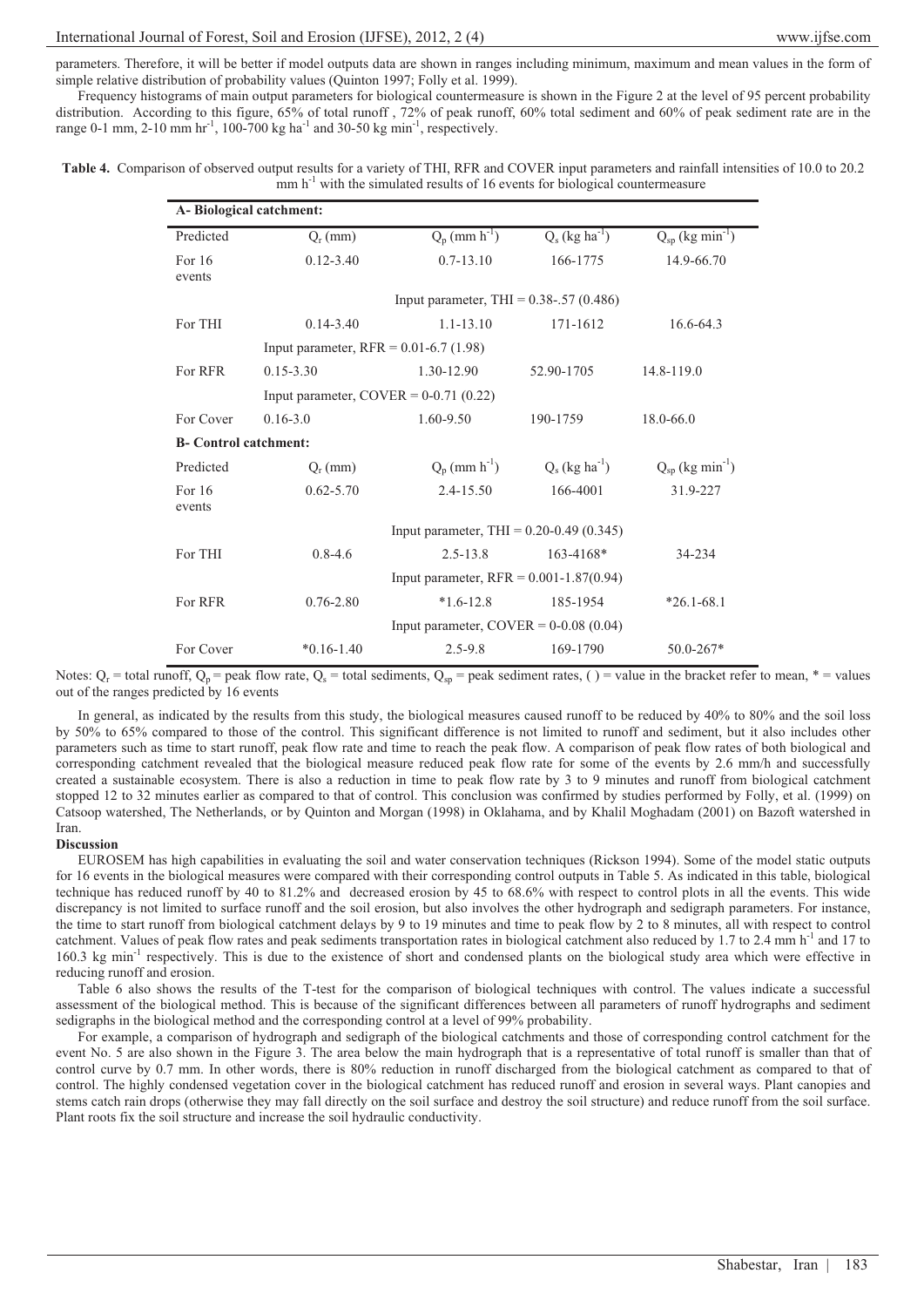

Figure 2. Frequency histograms of main predicted hydrograph and sedigraph parameters for 16 recorded rainfall events in the region for biological countermeasure

| Table 5. Comparison of some of predicted output parameters of biological technique with control for selected rainfall events |  |  |  |
|------------------------------------------------------------------------------------------------------------------------------|--|--|--|
|                                                                                                                              |  |  |  |

| Events           | Catchment        | R (mm $h^{-1}$ ) | D (min)         | $Q_r(mm)$ | RR $(^{9}_{0})$ | $T_b$ (min)    | $Q_p(\mbox{mm}\;\mbox{h}^{-1})$ | $T_{\rm p}$ (min) | $Q_s(\log\,ha^{-1})$ | $\text{SR} \left( \begin{smallmatrix} 0 & 0 \\ 0 & 0 \end{smallmatrix} \right)$ | $Q_{sp}$ (kg min $\bar{}$ |
|------------------|------------------|------------------|-----------------|-----------|-----------------|----------------|---------------------------------|-------------------|----------------------|---------------------------------------------------------------------------------|---------------------------|
| $\overline{1}$   | $\overline{C}$   | $\overline{15}$  | $\overline{20}$ | 0.62      |                 | $\overline{4}$ | $\overline{2.4}$                | 15                | 342                  |                                                                                 | 31.9                      |
|                  | $\boldsymbol{B}$ |                  |                 | 0.12      | 80.6            | 11             | 0.7                             | 18                | 166                  | 51.5                                                                            | 14.9                      |
| $\sqrt{2}$       | $\mathcal{C}$    | 17.1             | 20              | 0.90      |                 | $\mathfrak{Z}$ | 4.2                             | 15                | 975                  |                                                                                 | 100.0                     |
|                  | B                |                  |                 | 0.40      | 55.6            | 11             | 2.8                             | 18                | 304                  | 68.8                                                                            | 30.4                      |
| 3                | $\mathcal{C}$    | 18.6             | 20              | 1.2       |                 | $\sqrt{2}$     | 5.1                             | 15                | 1047                 |                                                                                 | 103.7                     |
|                  | $\, {\bf B}$     |                  |                 | 0.60      | 50.0            | 11             | 4.3                             | $17\,$            | 408                  | 61.0                                                                            | 39.1                      |
| $\overline{4}$   | $\mathcal{C}$    | 20.2             | 20              | 1.50      |                 | $\overline{2}$ | 7.4                             | 16                | 1180                 |                                                                                 | 157.0                     |
|                  | B                |                  |                 | 0.90      | 40.0            | 11             | 7.2                             | 18                | 520                  | 55.9                                                                            | 51.3                      |
| 5                | $\mathcal{C}$    | 12.4             | 30              | 0.85      |                 | $\tau$         | 3.1                             | 23                | 453                  |                                                                                 | 48.5                      |
|                  | B                |                  |                 | 0.16      | 81.2            | 26             | 1.1                             | $28\,$            | 249                  | 45.0                                                                            | 19.8                      |
| 6                | $\mathcal{C}$    | 13               | 30              | 1.20      |                 | $\mathfrak{Z}$ | 4.9                             | 23                | 1124                 |                                                                                 | 109.7                     |
|                  | B                |                  |                 | 0.45      | 62.5            | 16             | 2.3                             | $27\,$            | 401                  | 64.3                                                                            | 34.4                      |
| $\boldsymbol{7}$ | $\mathcal{C}$    | 15               | 30              | 1.6       |                 | $\mathfrak{2}$ | 6.2                             | $21\,$            | 1359                 |                                                                                 | 128                       |
|                  | B                |                  |                 | 0.70      | 56.3            | 16             | 5.1                             | $26\,$            | 525                  | 61.4                                                                            | 41.1                      |
| 8                | $\mathbf C$      | 16.1             | 30              | 1.90      |                 | $\mathfrak{Z}$ | 7.4                             | $20\,$            | 1552                 |                                                                                 | 139                       |
|                  | B                |                  |                 | 0.99      | 47.9            | 14             | 6.6                             | 25                | 648                  | 58.2                                                                            | 47.7                      |
| 9                | $\mathsf{C}$     | 11.8             | 40              | 1.50      |                 | 6              | $\overline{5}$                  | 29                | 1128                 |                                                                                 | 95.2                      |
|                  | B                |                  |                 | 0.50      | 66.7            | 22             | 2.9                             | 33                | 495                  | 56.1                                                                            | 33.0                      |
| 10               | $\mathcal{C}$    | 13               | 40              | 2.10      |                 | 5              | 6.6                             | 28                | 1654                 |                                                                                 | 131.7                     |
|                  | $\, {\bf B}$     |                  |                 | 0.98      | 53.3            | 21             | 5.8                             | 32                | 678                  | 59.0                                                                            | 42.0                      |
| 11               | $\mathcal{C}$    | 14.1             | 40              | 2.70      |                 | $\overline{4}$ | 8.3                             | 27                | 2083                 |                                                                                 | 171                       |
|                  | B                |                  |                 | 1.40      | 48.1            | 21             | 8.0                             | 32                | 901                  | 56.7                                                                            | 49.8                      |
| 12               | $\mathsf{C}$     | 157              | 40              | 3.30      |                 | $\mathfrak{Z}$ | 10.4                            | 26                | 2419                 |                                                                                 | 212                       |
|                  | B                |                  |                 | 1.80      | 45.5            | 19             | 9.7                             | 32                | 1061                 | 56.1                                                                            | 58.0                      |
| 13               | $\mathsf{C}$     | 11.2             | 60              | 2.90      |                 | $\overline{4}$ | $7.1\,$                         | 39                | 1963                 |                                                                                 | 125.5                     |
|                  | B                |                  |                 | 1.30      | 55.2            | 18             | 6.3                             | 47                | 944                  | 56.9                                                                            | 41.8                      |
| 14               | $\mathcal{C}$    | 12.3             | 60              | 3.80      |                 | 5              | 9.2                             | 38                | 3025                 |                                                                                 | 191                       |
|                  | B                |                  |                 | 1.90      | 50.0            | 17             | 9.0                             | 46                | 1226                 | 59.5                                                                            | 49.1                      |
| 15               | $\mathcal{C}$    | 13.7             | 60              | 4.90      |                 | $\mathfrak{Z}$ | 12.5                            | 37                | 3760                 |                                                                                 | 216                       |
|                  | B                |                  |                 | 2.80      | 42.9            | 16             | 11.5                            | 46                | 1554                 | 58.7                                                                            | 58.4                      |
| 16               | $\overline{C}$   | 14.8             | 60              | 5.70      |                 | 5              | 15.5                            | 37                | 4001                 |                                                                                 | 227                       |
|                  | $\overline{B}$   |                  |                 | 3.40      | 40.4            | 16             | 13.1                            | 46                | 1775                 | 55.6                                                                            | 66.7                      |

C = control catchment, B = biological catchment, R = Rainfall intensity, D = Duration,  $Q_f$ = Total runoff, RR = Runoff Reduction, T<sub>s</sub> = Time to runoff,  $P_f$  = Peak flow rate,  $T_p$  = Time to peak flow,  $Q_s$  = Sediment rate, SR = Sediment Reduction,  $Q_{sp}$  = Peak sediment rate

Consequently, these effects cause runoff and erosion to be reduced. Humus produced from the decomposition of leaves, roots and stems of plants causes the soil infiltration and water holding capacity of soil to increase, ultimately, reducing runoff volume. Vegetation cover also